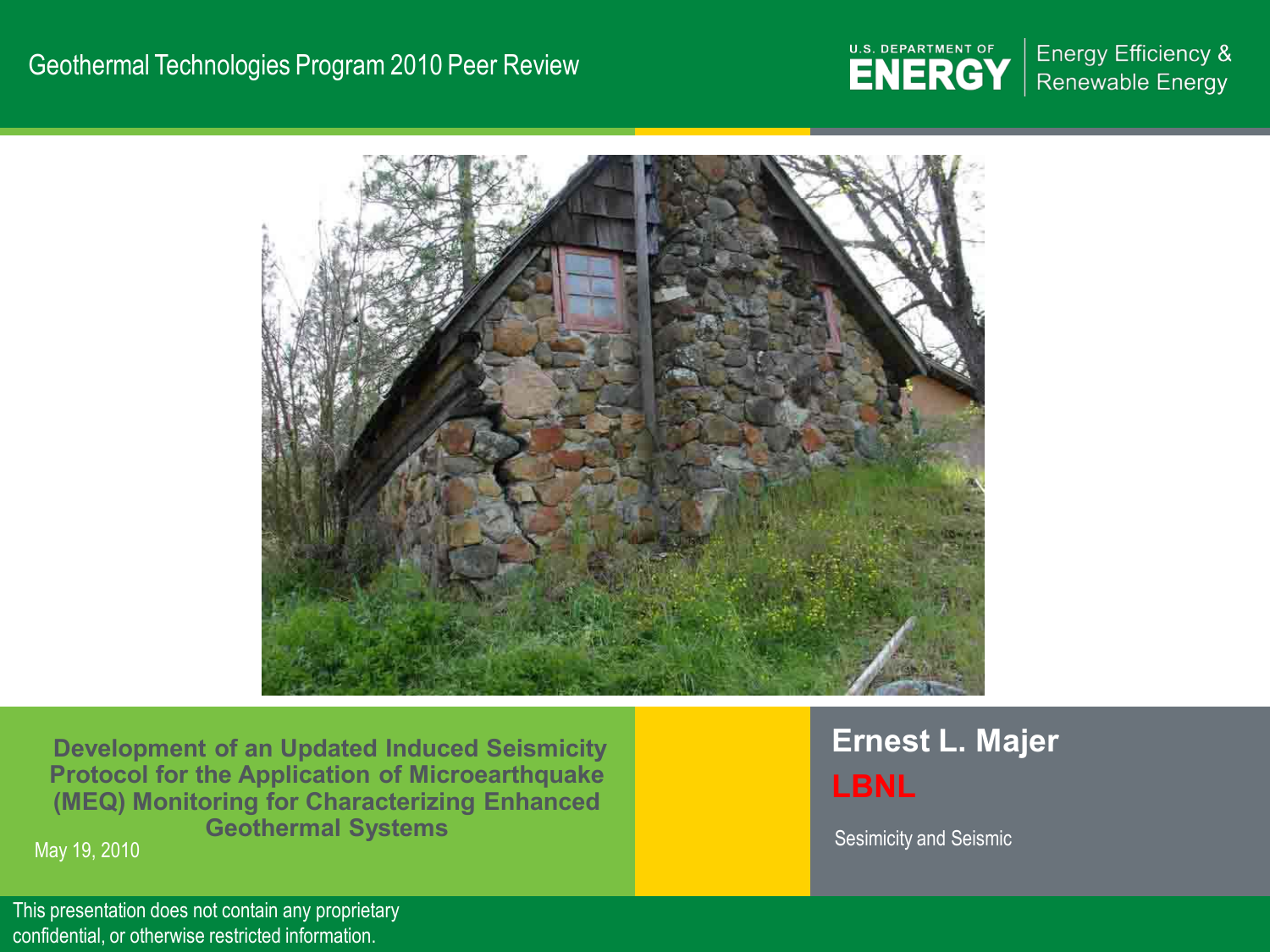# **Overview**

- Timeline
	- Start: 2009
	- End: Continuing
	- Status: 60% complete?
- Budget
	- Total project funding: \$396,000
		- DOE share: \$396,000 (FY 10 = \$246K)
		- Awardee share: NA
		- Funding received in FY09: \$150,000
		- Funding for FY10: \$246,000
- Barriers
	- Siting, Leasing, and Permitting Issues
		- Public acceptance of EGS technology
		- Cost effective and timely implementation of EGS technology
	- Reservoir Validation Barrier
		- Barrier I: Images of Fractures After Stimulation Inability to characterize the physical parameters of potential EGS reservoirs after stimulation.
	- Partners
		- Numerous Industry and Universities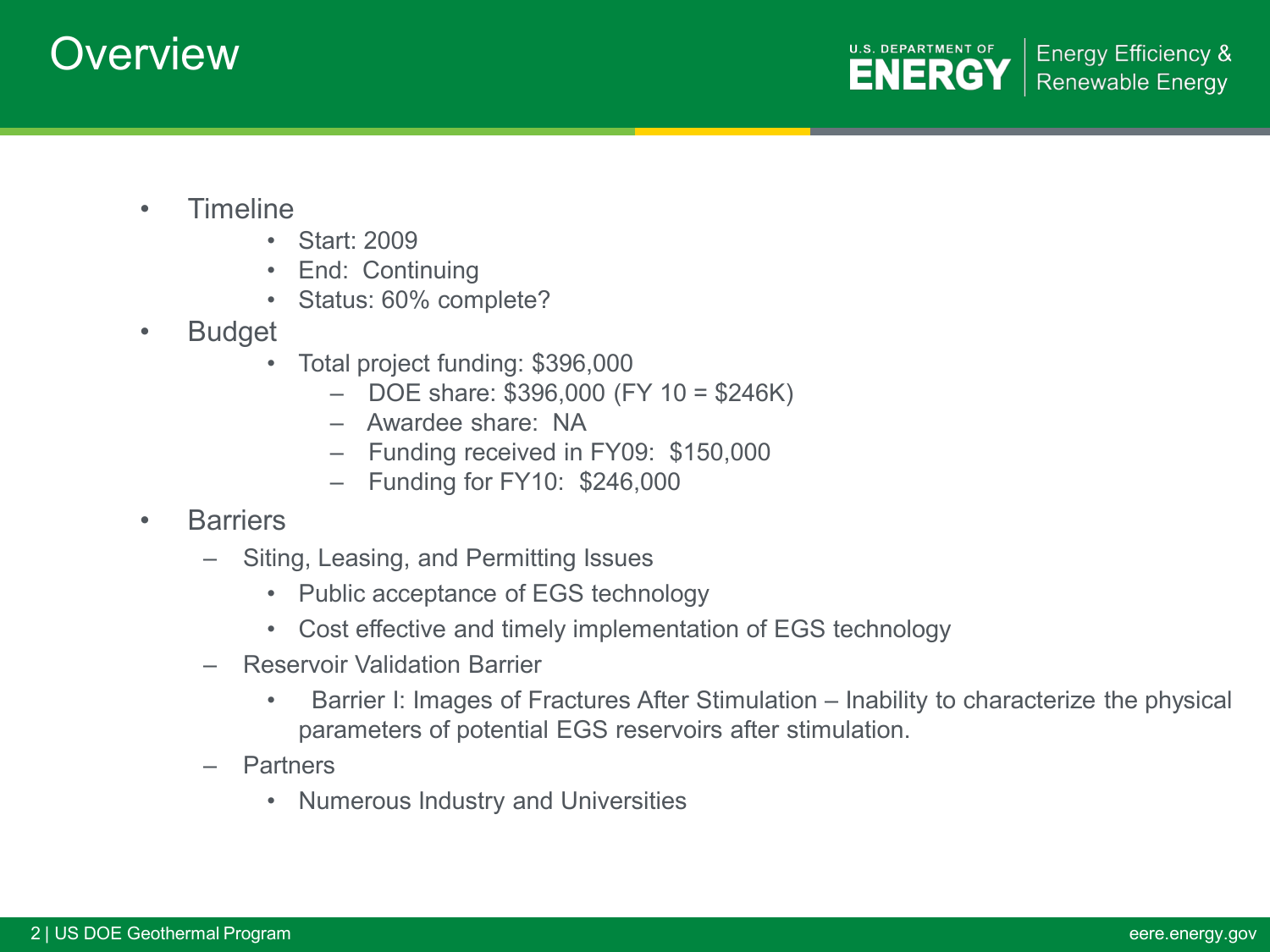# Objectives:

- Develop an updated protocol/best engineering practices to address public and industry issues associated with induced seismicity
- Identify critical technology and research needs/approaches to advance the understanding of induced seismicity associated with deep well injection and production, such that:
	- The risk associated with induced seismicity can be reduced to a level that is acceptable to the public, policy makers and regulators, and
	- The seismicity can be utilized/controlled to monitor, manage and optimize the desired fluid behavior in the reservoir
- Perform community outreach and education
- Address the hypothesis : *With proper study and technology development induced seismicity will not only be mitigated but will become a useful tool for reservoir management*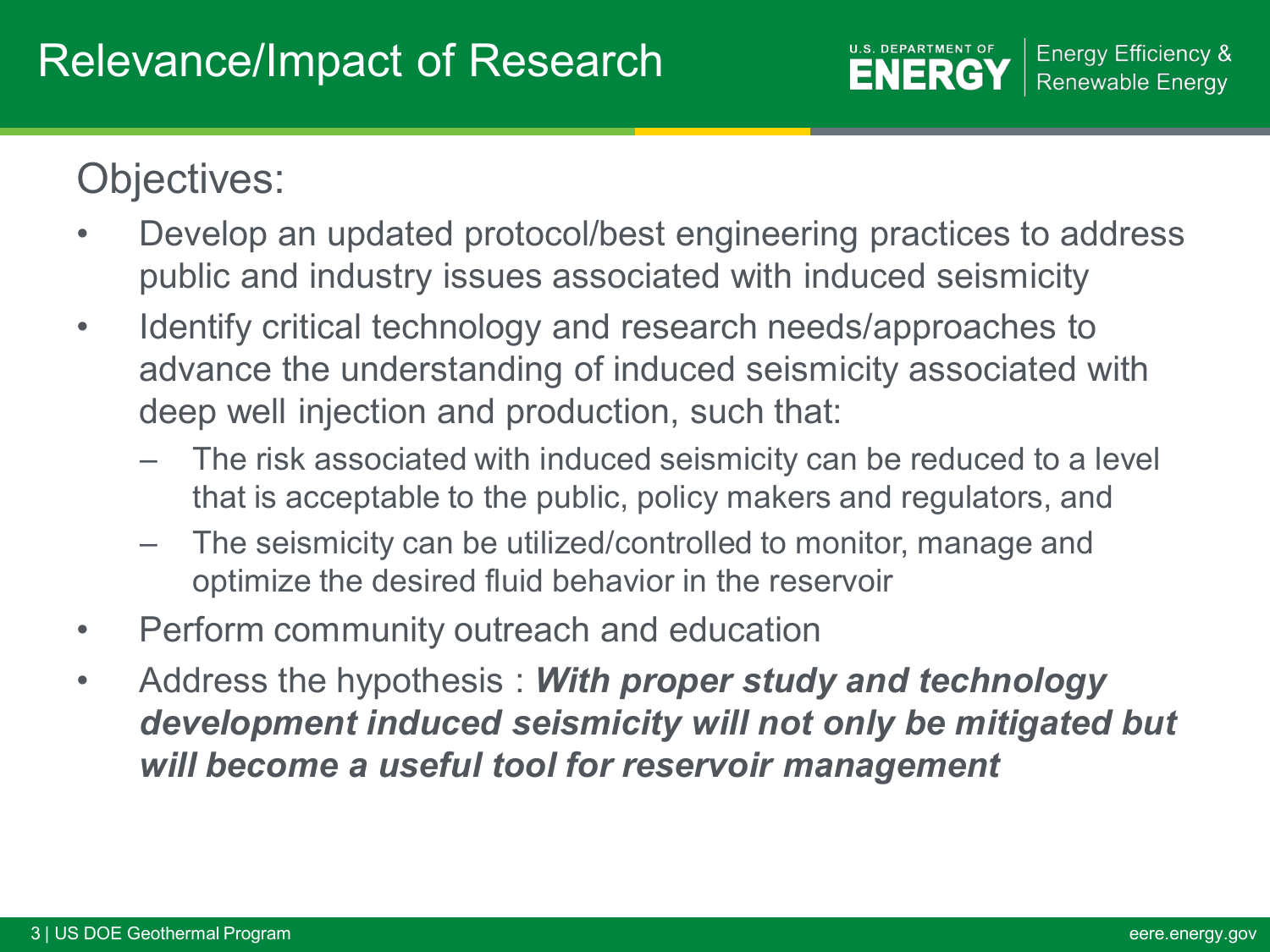## Relevance/Impact of Research

- The success of EGS technologies will depend on the ability to successfully inject/withdraw fluids in high volumes
	- Seismicity can be (must be) used as a resource management tool
- High-profile press coverage has focused attention on induced seismicity related to energy projects in the U.S. and Europe
	- The Geysers, CA; Basel, Switzerland; Soultz, France; Landau, **Germany**
	- Oil and gas: Texas
	- $-$  Potential CO<sub>2</sub> sequestration sites
- Public, economic and regulatory concerns could delay and possibly cancel projects (already has)
- Risk must be assessed properly to assure public
	- Place risk analysis on a solid scientific and technical basis
- Industry must feel confident that if proper procedures are followed induced seismicity issues can be addressed and projects move forward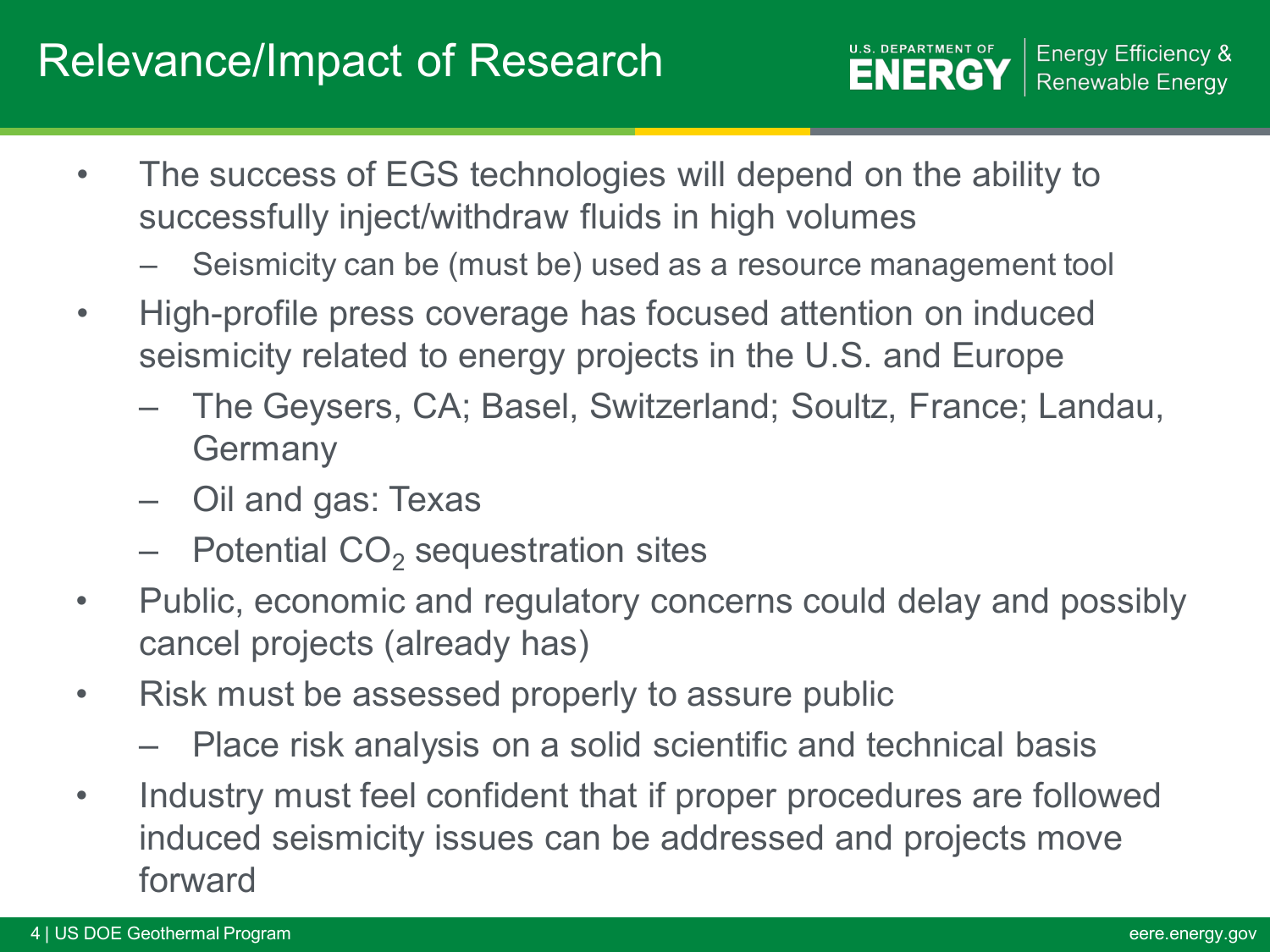# Scientific/Technical Approach



**Energy Efficiency & Renewable Energy** 

- Continuation of a 2004-2006 process
	- Draft LBNL internal whitepaper (2004)
	- Three international workshops (2005-2006)
		- Form technical basis for understanding induced seismicity and a strategy for developing a protocol for designing "induced-seismicity friendly" EGS projects
		- Gather international group of experts to identify critical issues (technical and non technical) associated with EGS induced seismicity
	- Products of work shops and activities
		- Peer reviewed white paper (IEA Report, Majer et al., 2007)
		- Protocol for the development of geothermal sites and a good practice guide (IEA Report, Majer et al, 2009)
	- Majer, E.L, Baria , R., Stark, M., Oates, S., Bommer, J., Smith, B., and Asanuma, H., 2007, Induced seismicity associated with Enhanced Geothermal Systems, *Geothermics* 36, 185-227. LBNL- 61681
	- Majer, E., Baria, R. and Stark, M., 2009. Protocol for induced seismicity associated with enhanced geothermal systems. Report produced in Task D Annex I (2008), International Energy Agency-Geothermal Implementing Agreement (incorporating comments by: C. Bromley, W. Cumming, A. Jelacic and L. Rybach). Available at:<http://www.iea-gia.org/publications.asp>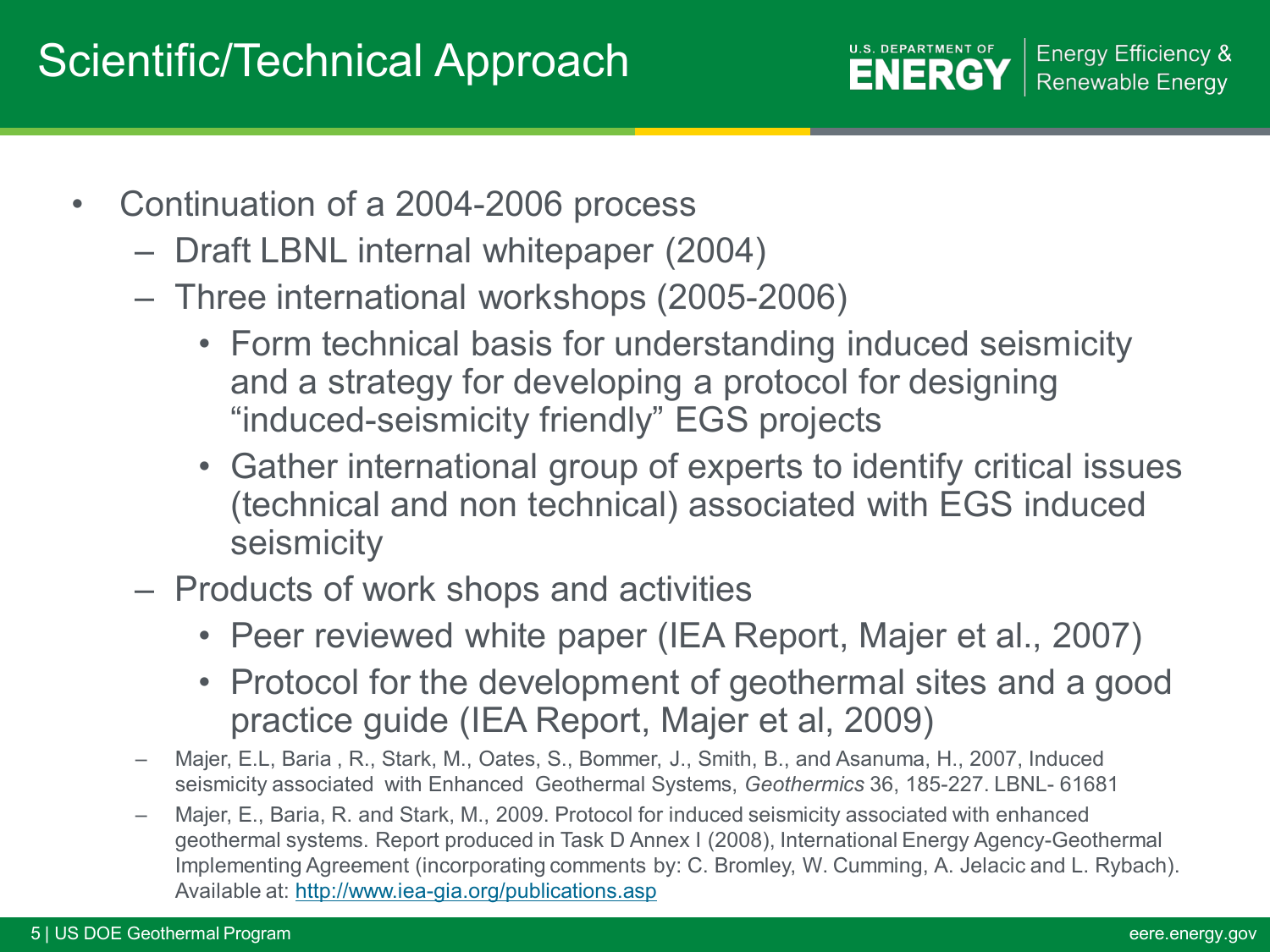# Scientific/Technical Approach

- Current efforts
	- Public education and outreach
		- Establish website for community and scientific collaboration
		- Brief/educate DOE, regulators and policy makers on induced seismicity
	- Require all DOE EGS projects to follow protocol
	- Establish international collaborations (Iceland, Australia, GEISER)
- Conduct workshops to:
	- Identify critical technology and research needs in order to implement EGS safely
	- Identify the critical elements of a protocol/best practices that industry can confidently follow
- Produce updated protocol/best practices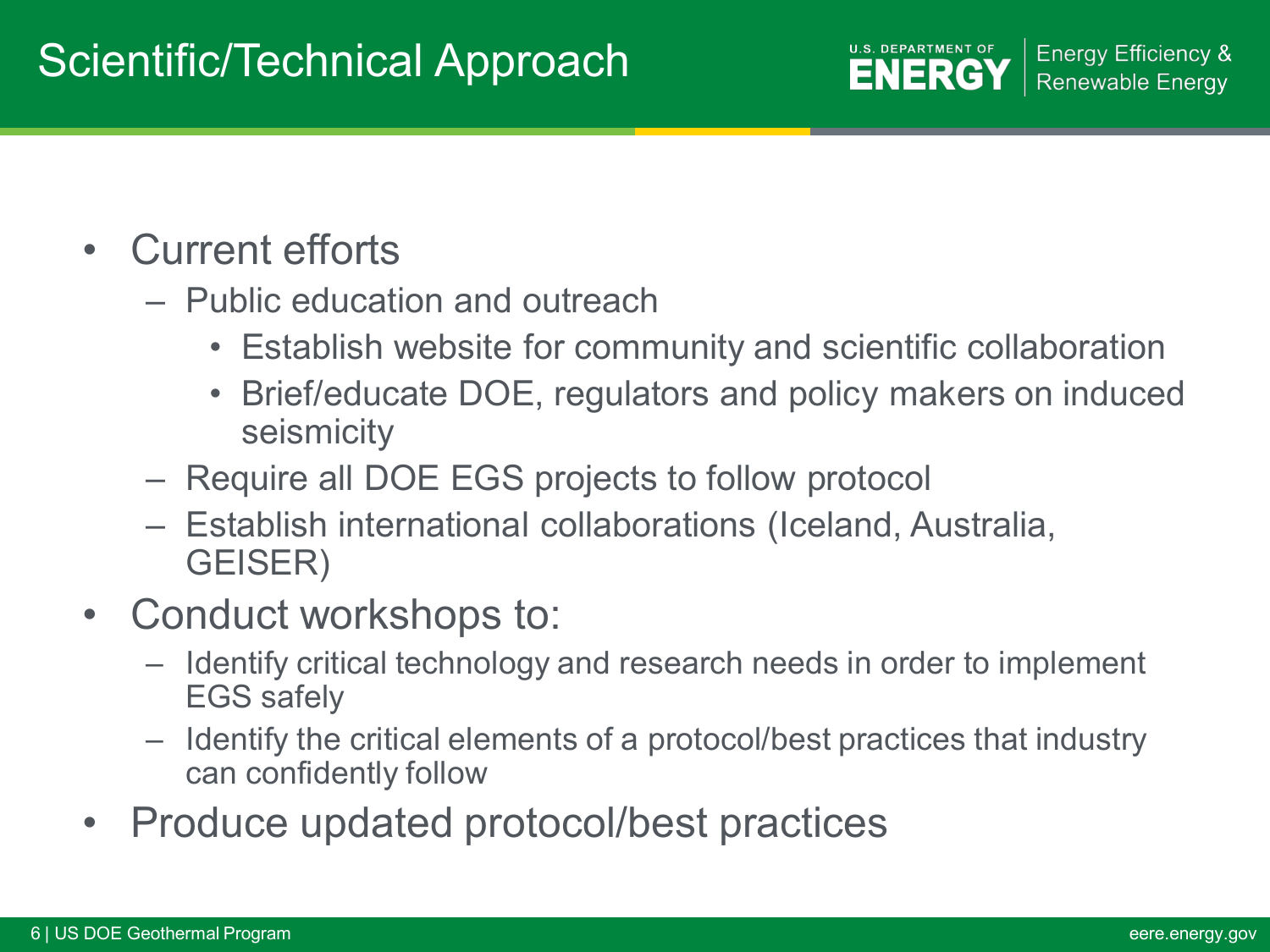# Scientific/Technical Approach



• *Two main elements of a protocol*

### – *Technical*

- Identify and understand factors controlling microseismicity
- Effect of microseismicity on community and operations
- *Legal – Community interaction*
	- Propose guidelines for a geothermal developer to deal with the issue of induced seismicity.
	- Inform and interact with the community to understand their concerns and partner with them to achieve a win-win situation

Both are linked and overlapping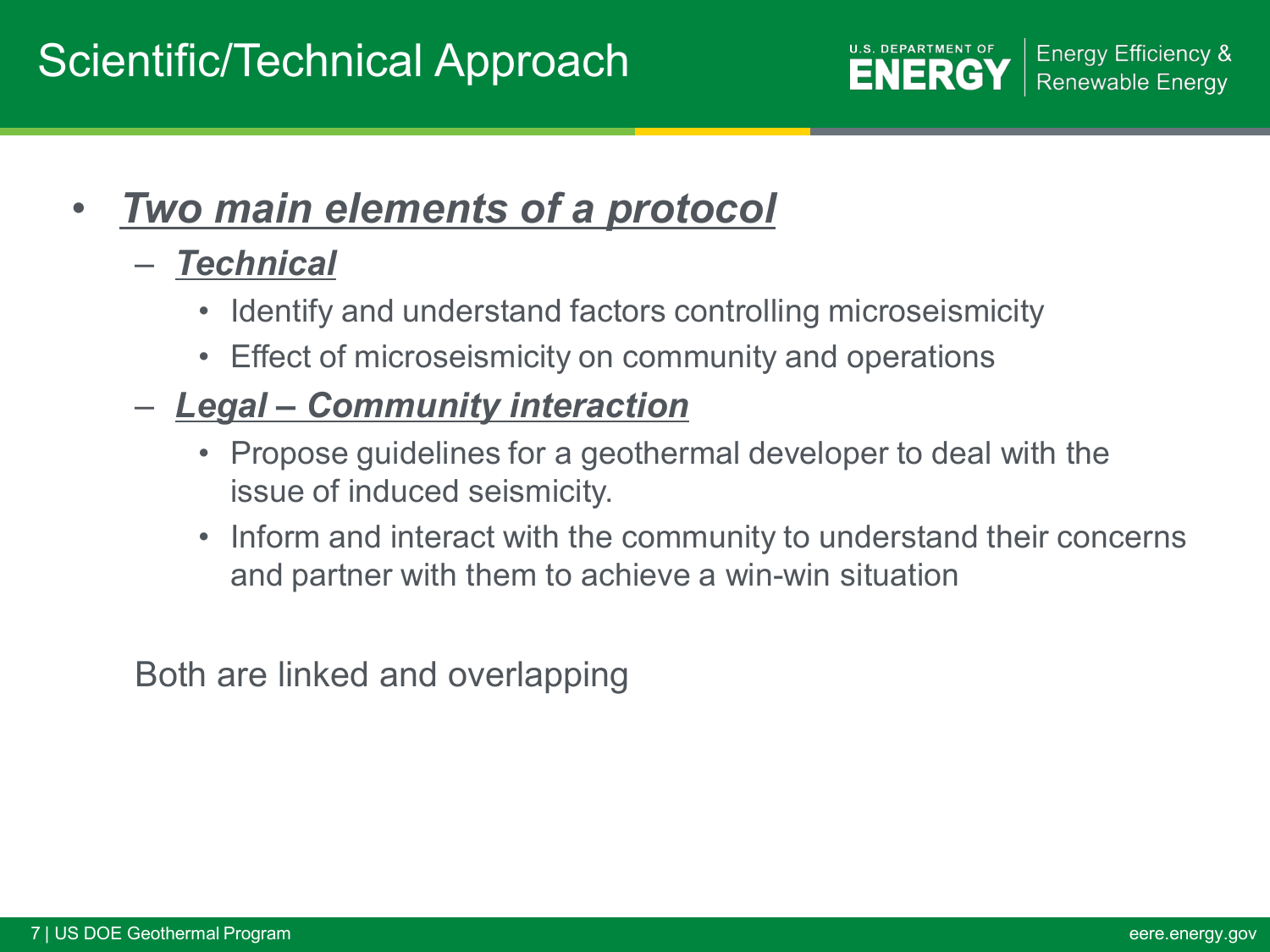- Example of technical concerns to address
- What controls the limit of seismicity (time and space)?
- Does induced seismicity follow Omori's law?
	- What controls the decay of seismicity after injection?
- Radius of influence (how close to a critically stressed fault can one be?)
	- If "natural seismicity" is known to occur deep, can one safely inject shallow?
- What are the similarities and differences between natural and induced earthquakes?
	- Foreshocks, aftershocks, b-values, etc.
- Will risk assessment be based on past seismicity, "physics" or some combination? (PSHA?)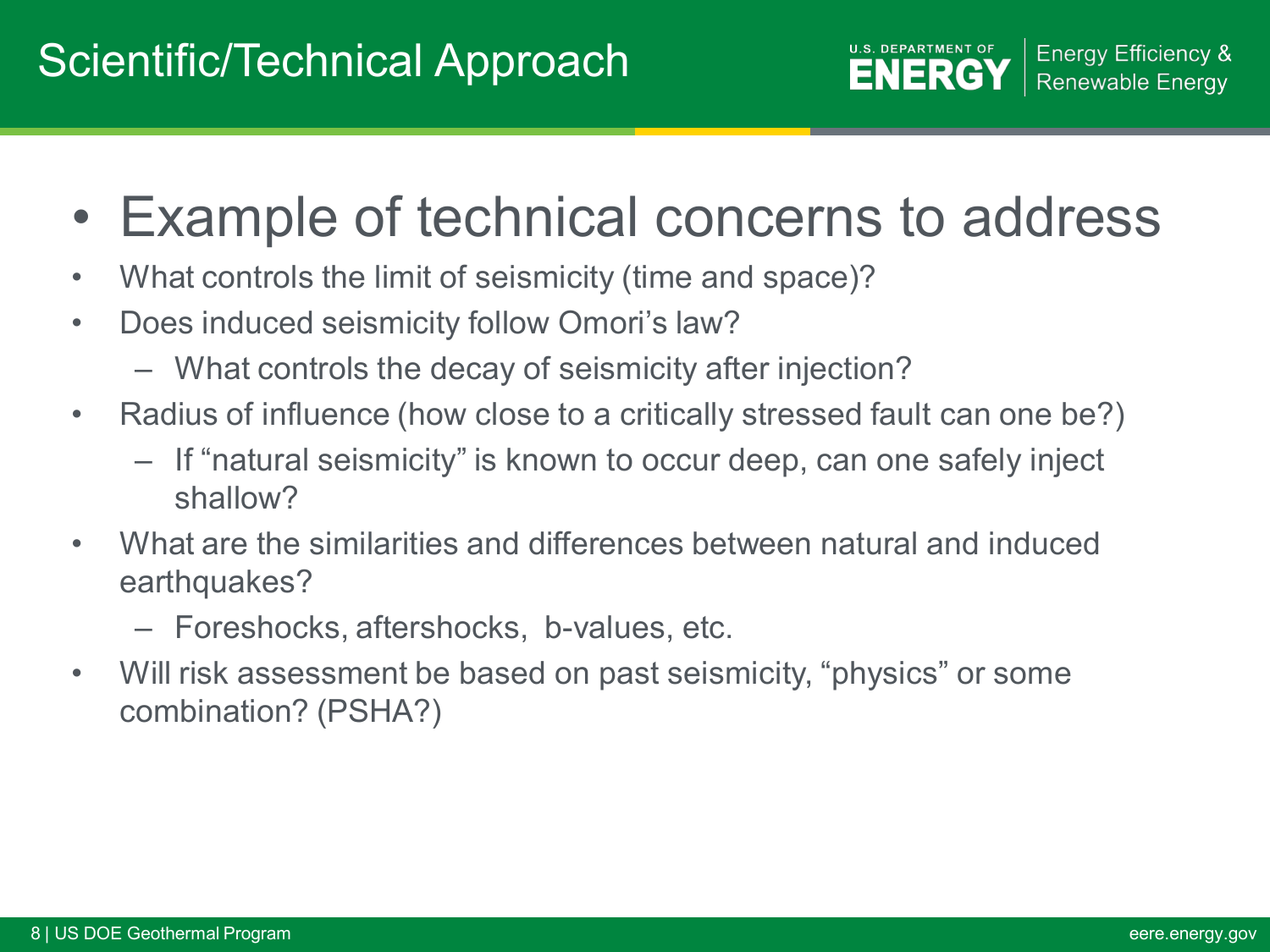**U.S. DEPARTMENT OF Energy Efficiency & ENERGY Renewable Energy** 

- Public Education and Outreach
	- Established induced seismicity website
	- Briefed DOE and Congressional staffers
		- Senator Feinstein (CA)
		- Senator Wyden (OR)
		- Senator Murkowski (AK)
		- Senate Committee on Energy and Natural Resources
		- DOE Under Secretary for Science
	- Many interactions with press and during public meetings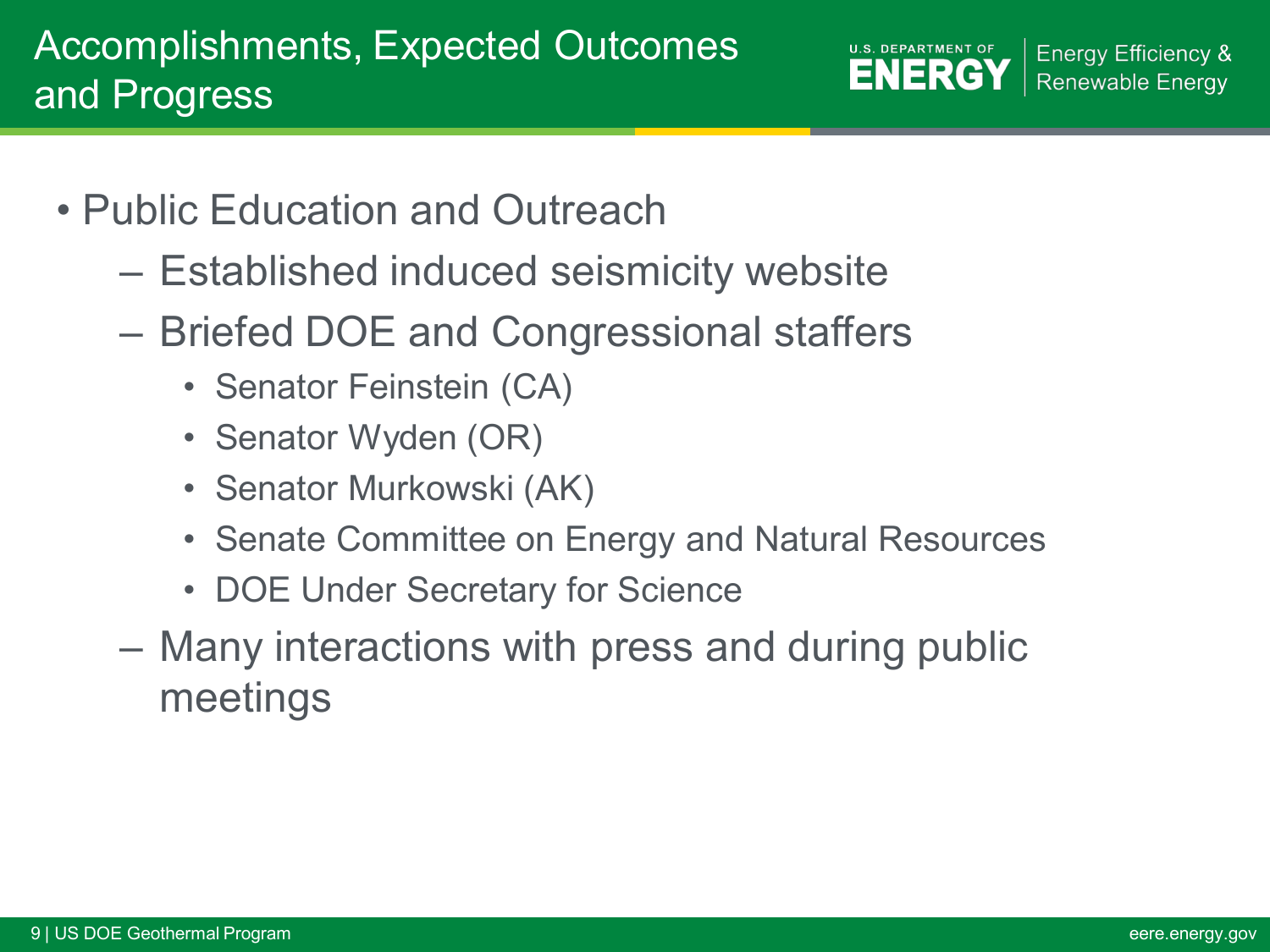## Accomplishments, Expected Outcomes and Progress

**U.S. DEPARTMENT OF ENERGY** 

**Energy Efficiency & Renewable Energy** 

• Induced seismicity website

### [http://esd.lbl.gov/research/projects/induced\\_seismicity/egs/](http://esd.lbl.gov/research/projects/induced_seismicity/egs/)



#### **General Earthquake Information**

- . What is Richter Magnitude?
- 
- 10 | US DOE Geothermal Program extending the energy released by an earthquake?<br>10 | US DOE Geothermal Program extension external explorations and Formulas Calculator and the energy of the street explorations and Formulas C

#### **Related Links**

 $\bullet$  USGS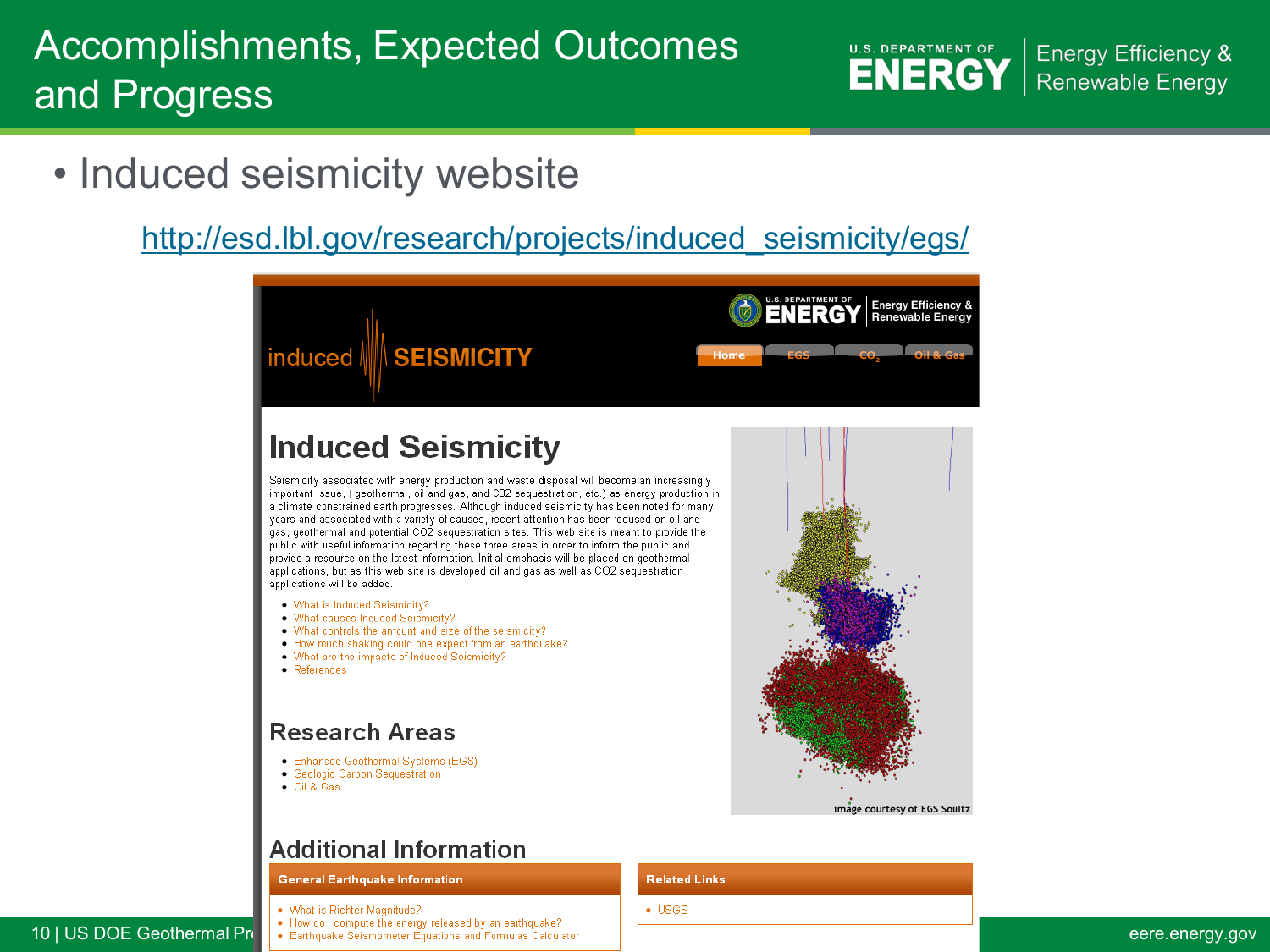**U.S. DEPARTMENT OF Energy Efficiency & ENERGY Renewable Energy** 

- Workshops
	- **Workshop on Induced Seismicity due to Fluid Injection/Production from Energy Related Applications**
	- **Place: Stanford University, Bechtel Conference Center**
	- **Time: Feb 4, 2010**
		- 50 participants from around the world and US
		- Goals
			- Identify critical roadblocks that are preventing the necessary understanding of human-related seismicity. These road blocks could be technology related, research related or a combination of both research and technology.
			- Identify the technology development and research activities that can be implemented in the short term (one to two years) and intermediate (five years) to address the first goal, with the overall objective of obtaining the necessary understanding to manage and control humanrelated seismicity associated with deep well injection.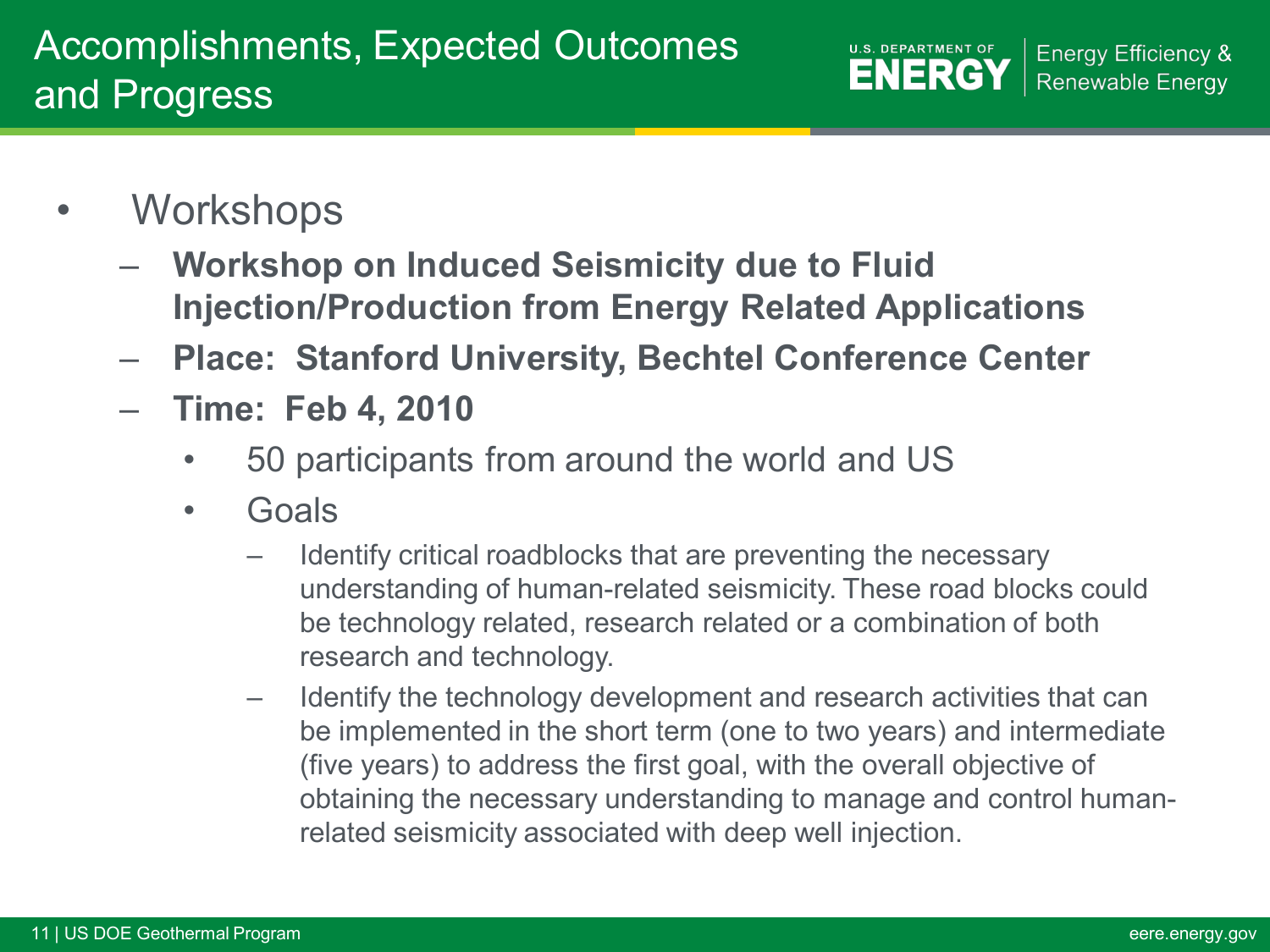**U.S. DEPARTMENT OF Energy Efficiency & ENERGY Renewable Energy** 

# Workshop Summary

- It is critical to address issues associated with induced seismicity to allow the implementation of injection technology associated with current and future geothermal technology
- The barriers that must be overcome to safely and effectively advance the subject:
	- Focused field, modeling and lab studies
	- Performing research in certain key areas (rock mechanics, source mechanisms)
	- There is also a wealth of data that needs to be analyzed.
	- A general consensus that high quality data are still lacking for certain studies that could be obtained by deploying state-of-the-art instrumentation at current and future sites of injection.
	- There was considerable support for dedicated field sites, preferably not under commercial control and/or constraints.
	- Identified key instrumentation needs for high temperature applications as well as drilling technology needs (mainly for obtaining wide bandwidth data in a cost effective fashion)
	- Focus on long term impact of injections as well as initial EGS related injections.
	- Develop as soon as possible an updated engineering guide/protocol that identifies a means to accurately assess risk and mitigate unacceptable seismicity such that industry can advance with confidence, i.e., if followed by industry the public and regulators would allow projects to proceed.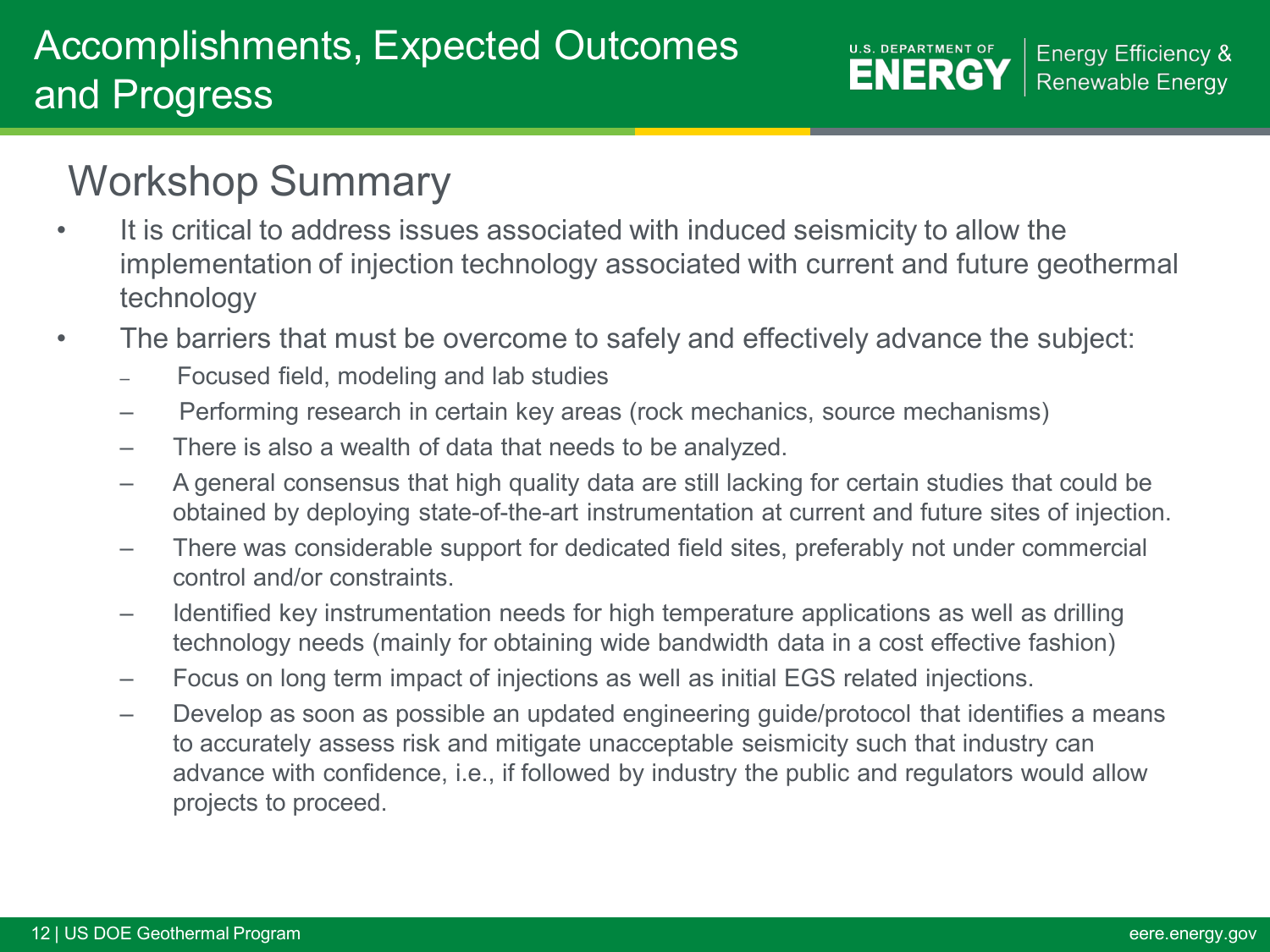# Project Management/Coordination

- Project Management
	- PI: E. Majer (LBNL) Overall responsibility for all aspects of project
	- Participation and coordination with industry, USGS and Universities
- **Schedule** 
	- Finish workshops this year (FY10)
	- Prepare Updated Protocol (FY10)
	- Update protocol with improved understanding from research results in program
	- Continue website and updates/improvements
- Application of resources and leveraged funds/budget/spend plan
	- Industry is participating in all workshops and some public outreach
	- In FY 10, \$75K spent on website
	- Remaining funds
		- Planning, organizing, hosting, documenting and synthesizing results
		- Public interaction and outreach
- How is this project integrated with other projects in the program?
	- Will draw on research results and field demonstration results to update Protocol
- Coordination with industry & stakeholders
	- Industry and public will rely upon results to continue geothermal energy production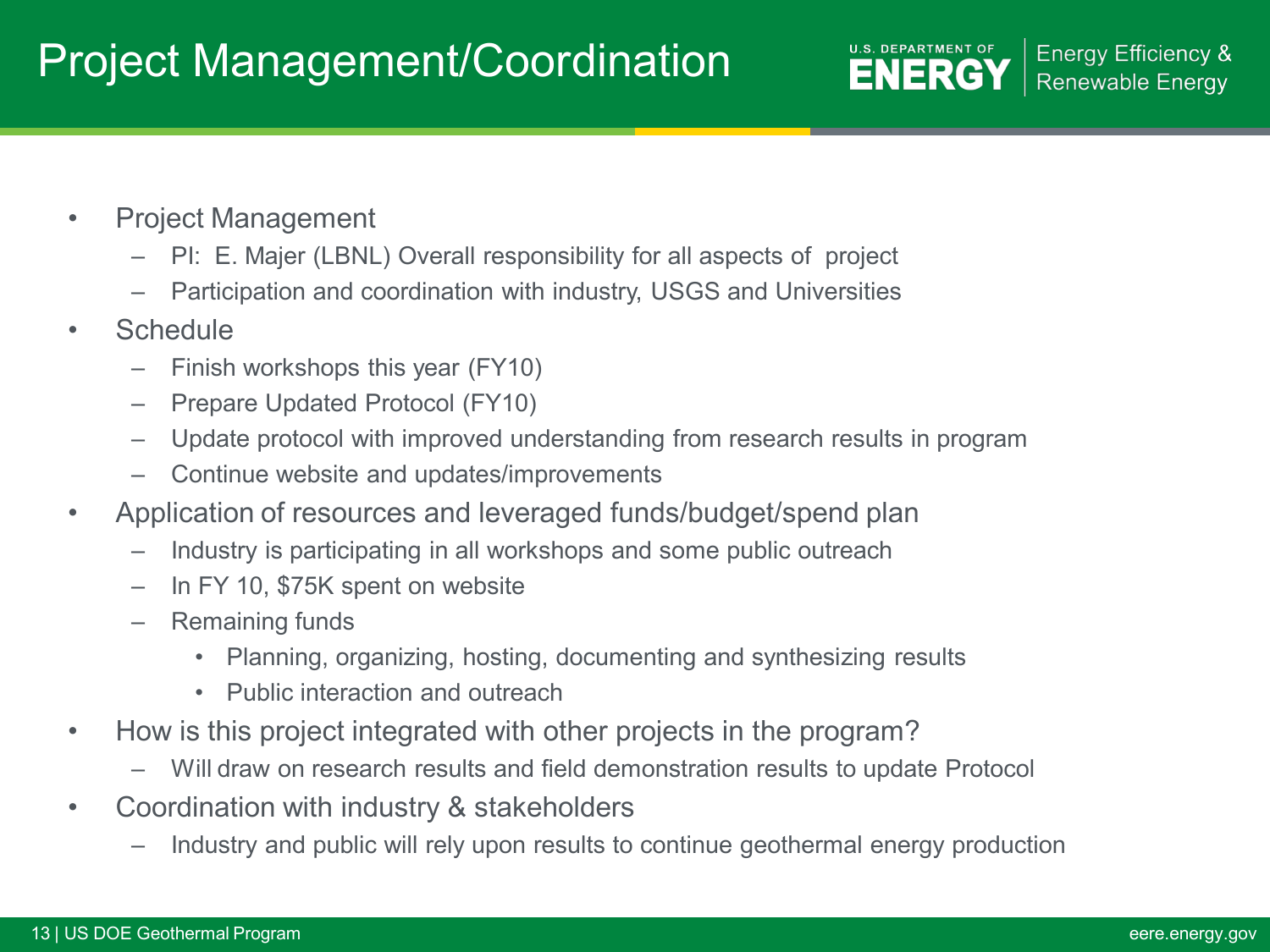# Future Directions

**U.S. DEPARTMENT OF Energy Efficiency & ENERGY Renewable Energy** 

- Continue public outreach activities
	- Public meetings
	- Presentations at Geothermal meetings
	- Maintain website and add EGS sites as they come on line
		- Brady's Hot Springs (NV)
		- New York Canyon (NV)
		- Raft River (ID)
		- Naknek (AK)
		- Newberry Caldera (OR)
- Second Workshop to address critical elements of a protocol/best practices
- Decision points, remaining issues, alternative pathways
	- Accurate risk analysis may be problematic if not physics based
		- Cannot apply conventional PSHA
- Results of workshops will be part of a NRC review of EGS induced seismicity